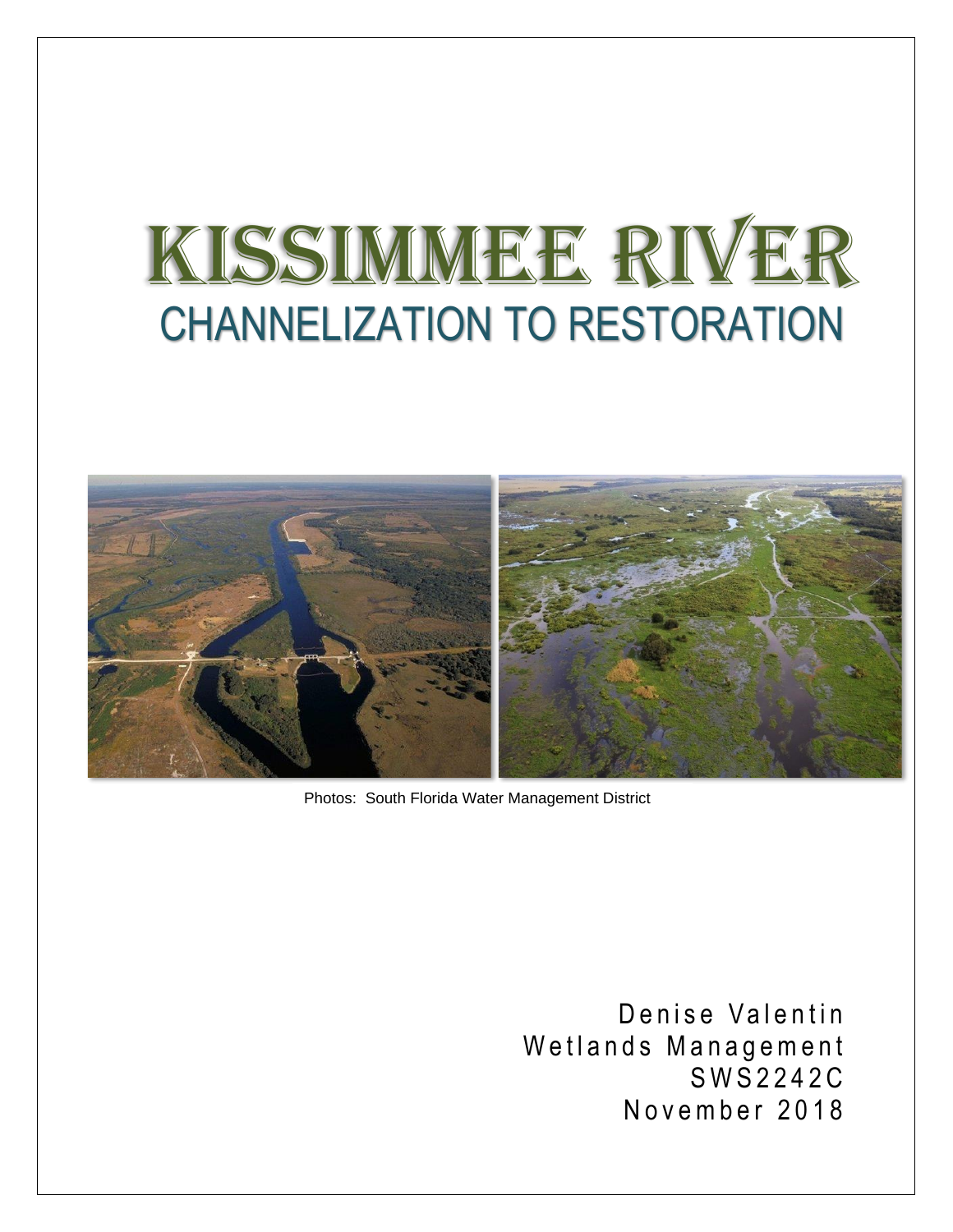### **INTRODUCTION**

The Kissimmee Basin is the headwaters of the greater Kissimmee-Okeechobee-Everglades ("KOE") system.**<sup>1</sup>** The Kissimmee Basin includes (1) the Kissimmee Chain of Lakes ("KCOL"), (2) the streams and marshes associated with the lakes, and (3) the Kissimmee River and floodplain. It is located between Orlando and Lake Okeechobee.



(map by Jacksonville Office, U.S. Army Corp of Engineers)

Due to major flooding by hurricanes in the 1920's and 1940's, the Central & Southern Florida Flood Control ("C&SF") Project was created in 1948. The C&SF Project took many naturally curved waterways in central and southern Florida and turned them into deep, straight canals. This in turn negatively impacted the entire system of rivers, sloughs and marshes throughout central and southern Florida.

The Kissimmee portion of this project was added in 1954, and between 1962 and 1971, the U.S. Army Corp of Engineers ("ACOE") dredged the Kissimmee River. It went from a 103 mile meandering river with seasonal floodplains to a 56 miles long, 30 feet deep, and up to 300 feet wide stagnant canal. Six water control structures were also installed that subdivided the

<sup>&</sup>lt;sup>1</sup> "Kissimmee River Restoration Project, Fact and Tour Sheet", South Florida Water Management District, 8/11/2010, pg. 1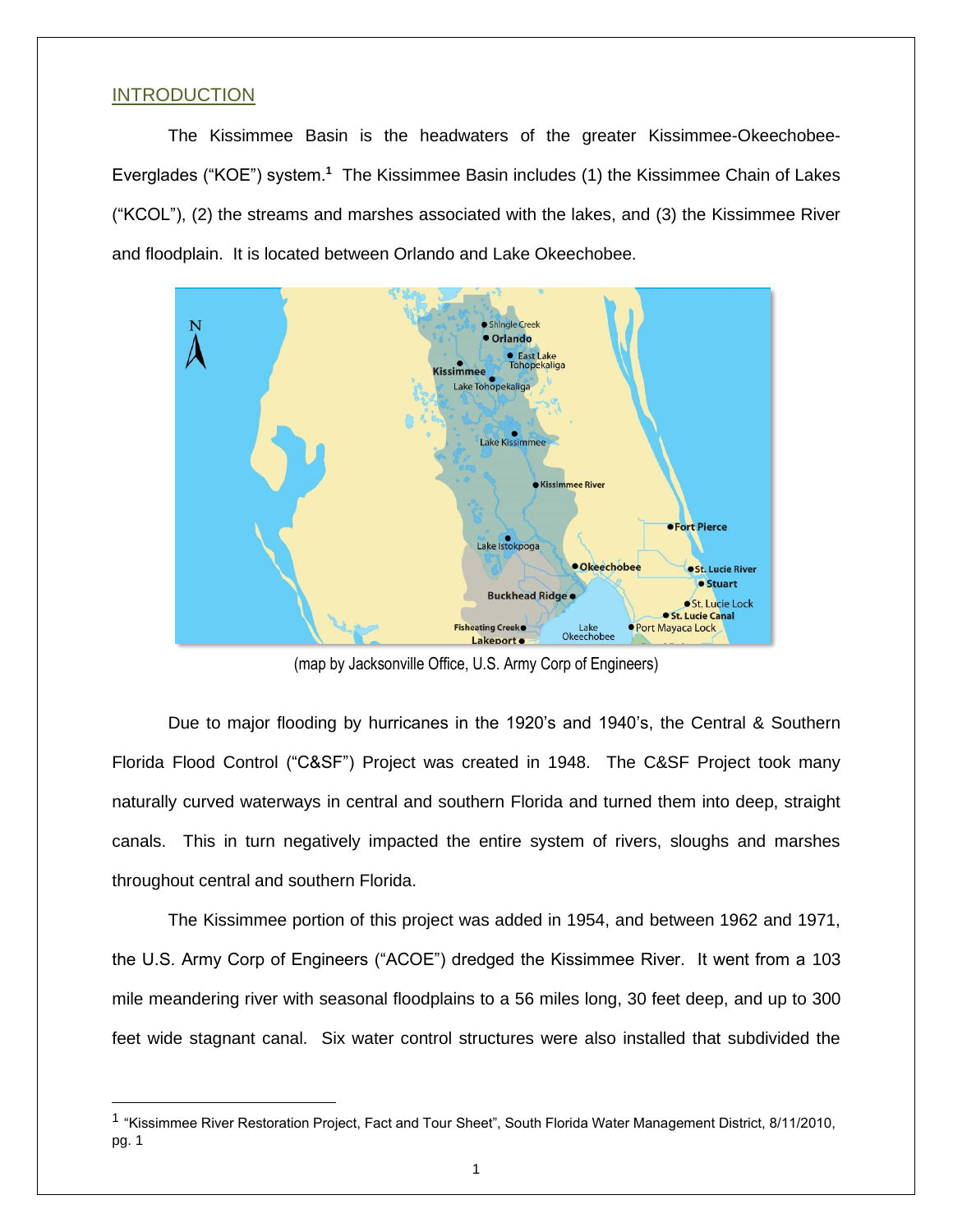canal creating five impoundments. One of the main reasons for this change was to decrease the flow of the river during the wet seasons and to allow water to flow more uniform throughout the year to help decrease flooding.

Due to the channelization of the river into the C-38 canal, 90% of the waterfowl who visited in the winter and most of the wading birds and game fish stopped using the damaged river and floodplain ecosystem. Unfortunately, the Kissimmee River was reduced with a loss of over 19,500 acres of wetlands, and the Kissimmee floodplain was transformed into pastures for cattle.

The one primary cause of environmental harm was the lack of flowing water in the remnant river sections.**<sup>2</sup>** This lack of flowing water was shown to have caused the following changes:

- Lowered oxygen levels in the water due to increase of organic matter on the river bottom
- Wetland plant and animals communities were replaced by terrestrial communities**<sup>3</sup>**
- Loss of flood pulse caused an interruption of nutrient cycling and food web dynamics**<sup>4</sup>**
- Increase in the transportation of nutrients down to Lake Okeechobee due to a large increase in agriculture and the cattle pastures.

# TIMELINE OF EVENTS

- 1972 The first public hearing was held to discuss the restoration of the Kissimmee River due to the environmental impacts to the riverine and floodplain ecosystem.
- 1972 The Florida Water Resources Act initiated three major restoration and planning studies to evaluate the recommended de-channelization plan.
- 1976 The Kissimmee River Restoration Act was passed to restore seasonal water level fluctuations in the floodplain**<sup>5</sup>** .
- 1978 -1985 The first Federal feasibility study was conducted.
- 1991 The second Federal feasibility study was conducted.

<sup>&</sup>lt;sup>2</sup> "Below the Surface: Kissimmee River Restoration Phase I", South Florida Water Management District report, October 2008, pg. 2

<sup>&</sup>lt;sup>3</sup> "Executive Summary: Kissimmee River Restoration Studies, Volumes 1 and 2", South Florida Water Management District report, September 2006. pg. 7

<sup>&</sup>lt;sup>4</sup> "Kissimmee River Restoration Project Update", South Florida Water Management District, Lawrence Glenn, February 2012, pg. 8

<sup>&</sup>lt;sup>5</sup> "Kissimmee River Restoration Project Update", South Florida Water Management District, Lawrence Glenn, February 2012, pg. 9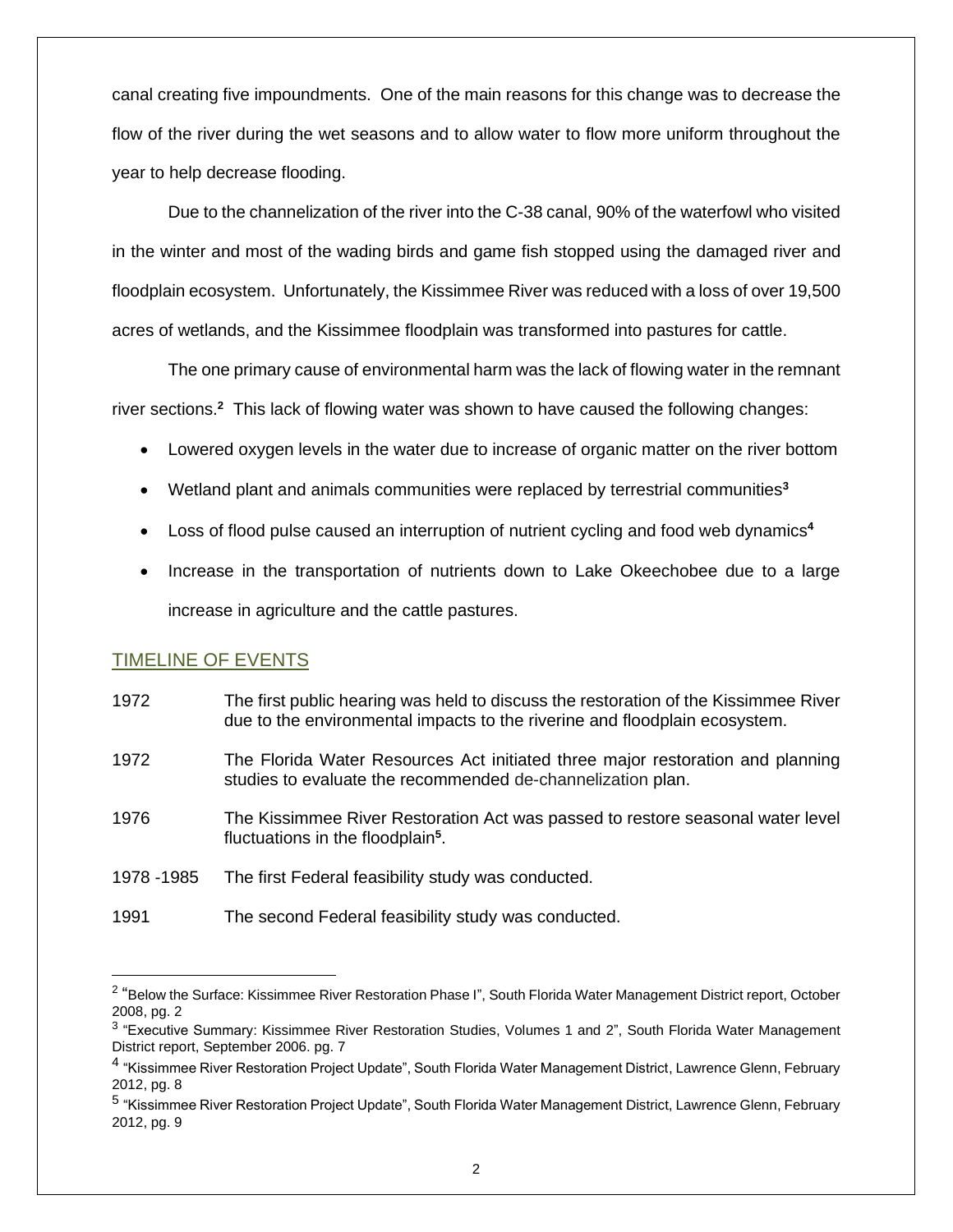- 1992 The Water Resources Development Act was passed by Congress.
- 1994 A Project Cooperative Agreement ("PCA") was created between the Federal Government and the State of Florida.
- 1996 The feasibility study on the Headwaters portion of the project was completed.
- 1995-1999 Baseline sampling done by South Florida Water Management District ("SFWMD")
- 1999-2001 Phase I backfilling construction done.
- 2006-2010 Phase IV backfilling construction done.
- 2015-2020 Phase II and III construction underway

## RESULTS OF LEGISLATURE

The passing of the Water Resources Development Act by Congress in 1992 paved the way for the start of the restoration of two projects: (1) the Kissimmee River Restoration Project and (2) the Headwater Revitalization Project. These two projects were combined into one: The Kissimmee River Restoration Project ("KRRP"). The headwater portion of the project is just as important as it will modify the lake flow in the Upper Kissimmee Basin so it flows more naturally to the Kissimmee River. The remainder of the project will fill in portions of the canal, restore the river channel and floodplain habitats.

Under the 1994 Project Cooperative Agreement, the SFWMD and the ACOE are working together to complete this restoration project including the backfilling of portions of the flood control canal and restoring part of the river back to its original water flow. SFWMD is responsible for the purchasing of over 102,000 acres and the restoration evaluation, and the ACOE is responsible for the design and construction costs. Originally, the project was expected to take 13 years to complete in 2012, at a cost of \$787 million. It is now expected to be completed in 2020, and will have 5 years of ecosystem monitoring afterwards.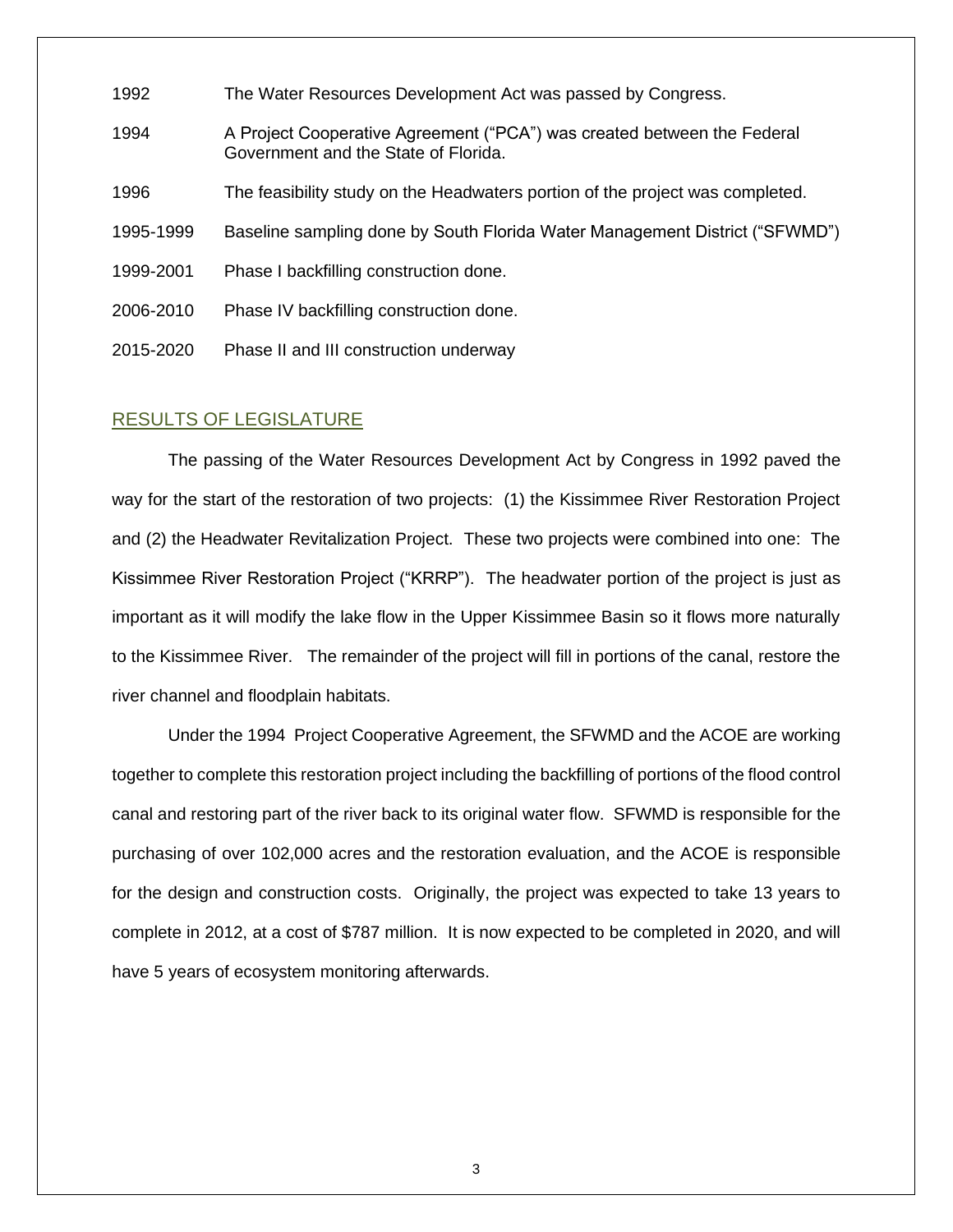## PHASES AND CONSTRUCTION

The project is divided into four major construction phases that include backfilling sections of the canal and removing 2 water control structures. Phase I backfilling construction started in 1999 and was completed in 2001. Phase IV backfilling construction was completed in 2010. Phase II and III are underway and are expected to be completed in 2020. As of March 2018, 15 of the 22 miles of the original canal have been backfilled and 19 of the 44 original river channel and 6,500 acres of floodplain wetlands have been restored.**<sup>6</sup>**

At the end of the construction, the ACOE will have backfilled 22 miles of the C-38, recarved 6 miles of river channel, restored 24 miles of river channel and restored 15,041 acres of riverine and floodplain habitat**<sup>7</sup>** . These phases will also have included the installation of concrete culverts under Highway 98, removal of 2 water control structures and a new CSX Railroad Bridge.

Not all of the canal will be backfilled to allow flooding controls to remain -- only 22 of the actual 56 miles of C-38 will backfilled. Flooding is expected to remain in non-residential areas, and fee acquisition of land will occur around the headwater lakes in case of flooding. Any fill material eroding into the river will dissipate before reaching Lake Okeechobee.

## MONITORING AND EVALUATIONS

Ecological monitoring was done prior to the start of construction to establish a baseline of the conditions of the project area from which to compare results of the restoration. Continued ecological monitoring was performed after Phase I was completed and in 2014, the following positive results were found:

- Wetlands plants are thriving in the floodplain
- Undesirable plants have been replaced by native plants
- Organic deposits on the river bottom decreased 71%
- Sand bars have re-established allowing for new habitat by birds and invertebrates

 $^6$  "Kissimmee River Fact Sheet", U.S. Army Corp of Engineers, March 2018, pg. 1

<sup>&</sup>lt;sup>7</sup> "Kissimmee River Restoration Project Update", South Florida Water Management District presentation by Lawrence Glenn, February 2012, pg. 39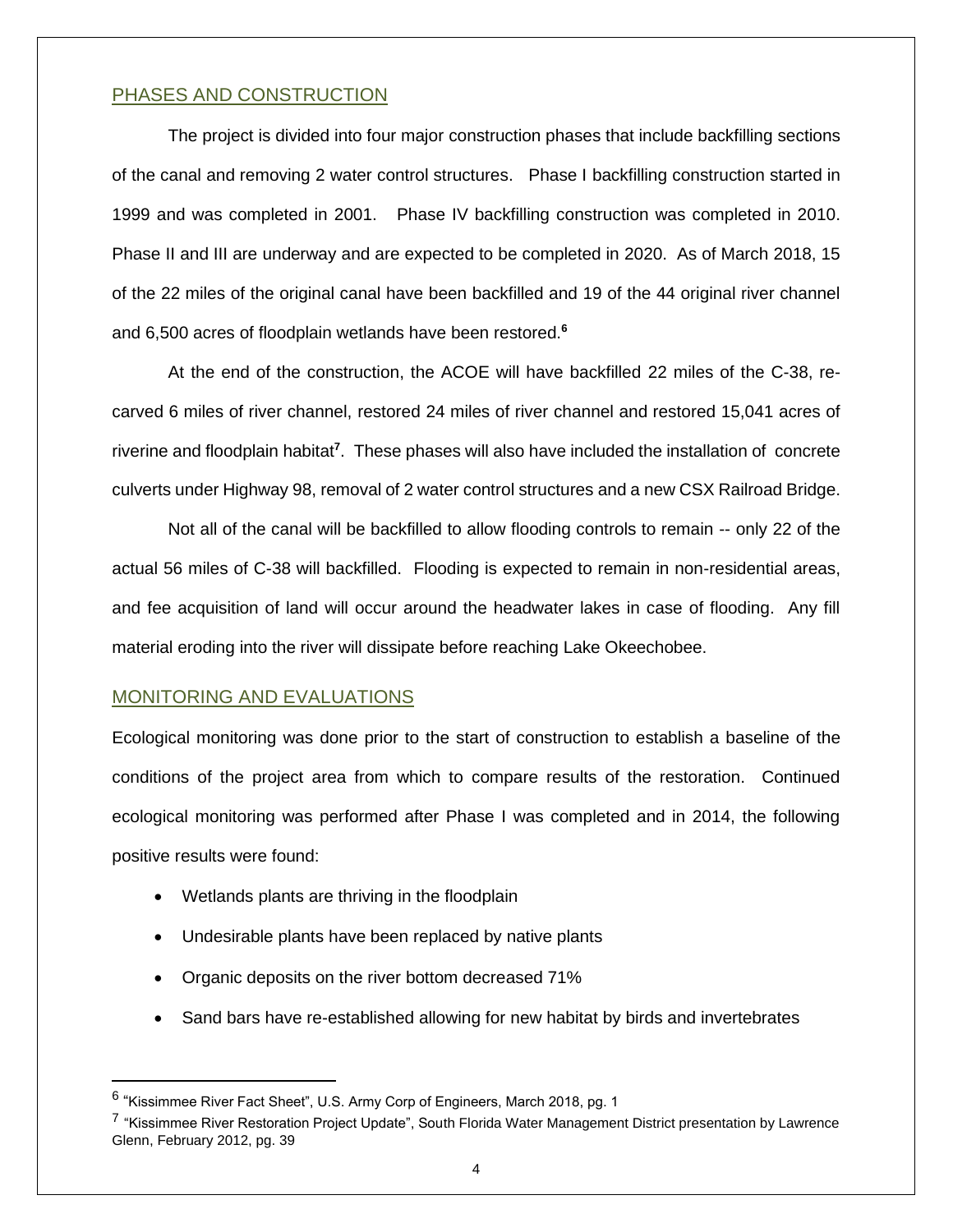- A six-fold increase of oxygen in the water
- 50% increase of largemouth bass and sunfishes
- Wading bird populations have doubled expected numbers
- Ducks and shorebirds have returned to the river that were absent before the restoration.

The Kissimmee River Restoration Evaluation Program ("KRREP") is the ecological evaluation system created to monitor the project and provide expected outcomes from the project. It has four main monitoring functions:

- 1. Ecological monitoring to measure attributes including water quality, vegetation, habitat, fish and wildlife, endangered species, energy, flow and nutrient cycling.
- 2. Monitoring of water levels, velocity and flows
- 3. Monitoring of erosion and deposition, and possible excess sedimentation
- 4. Monitoring the stability of the restored river channels.

# RESTORATION EXPECTATIONS

Adaptive management will be used whereby management actions will be monitored, evaluated, and used to adjust future management actions.**<sup>8</sup>** This style of management will allow for changes in the project to provide positive results.



<sup>&</sup>lt;sup>8</sup> "Executive Summary: Kissimmee River Restoration Studies, Volumes 1 and 2", South Florida Water Management District report, September 2006. pg. 20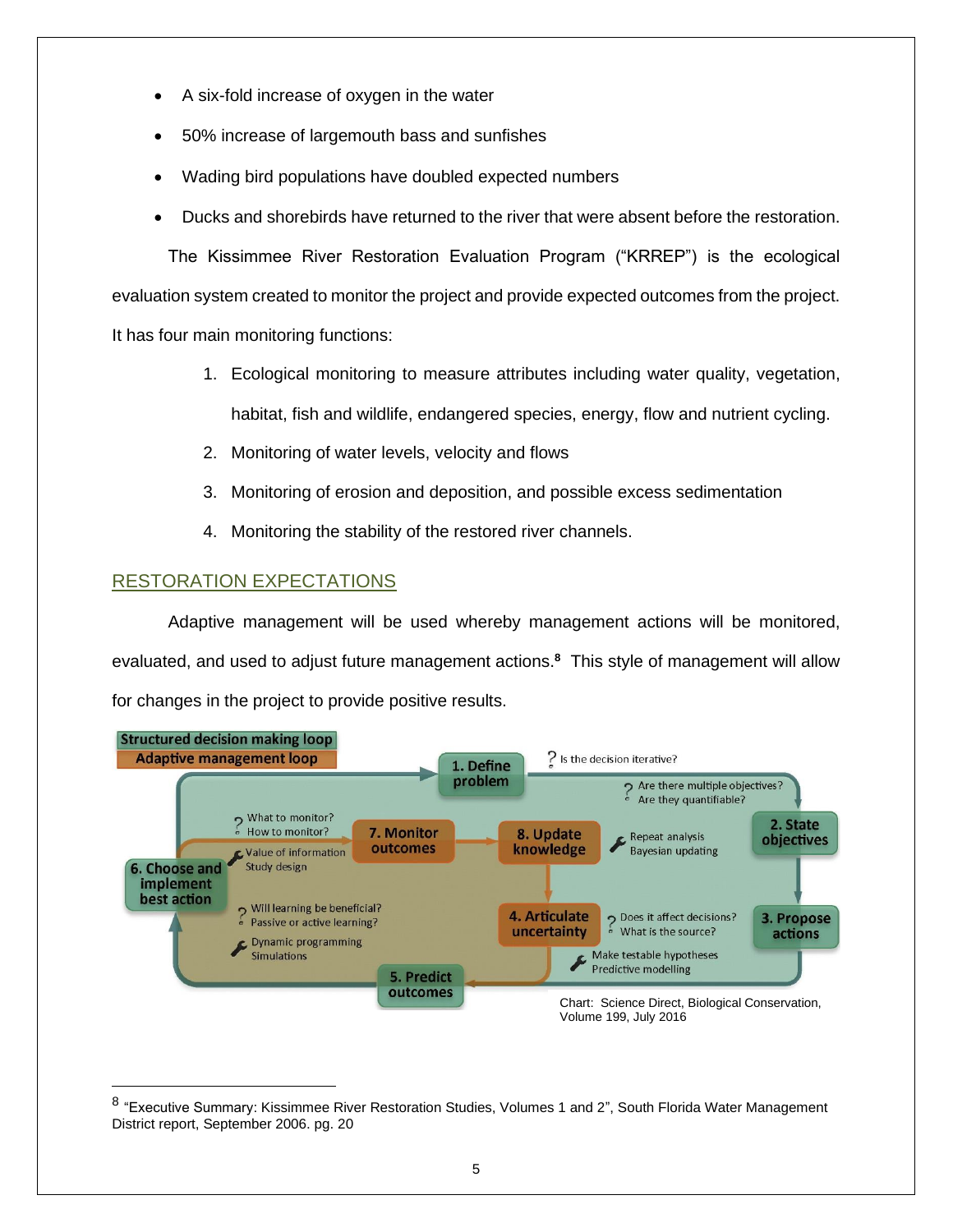The restoration expectations include changes to the river and floodplains in many ways regarding hydrology, geomorphology, water quality, vegetation, and fish and wildlife. Seasonal water levels and natural flow patterns will help increase oxygen, decrease riverbed deposits, recreate sandbars, and form point bars on the inside bends of the river. Vegetation cover will decrease and emergent plants will increase in the river. Broadleaf marshes and wet prairies will return to the floodplains.

It is estimated that at least 24 species of amphibians and reptiles will return to the broadleaf marshes. Small fish populations in marshes and fish communities will increase. During dry season, more wading birds will be present, and in the winter, more waterfowl species will be seen. Evapotranspiration may occur during wet periods causing lower water levels but it should not affect water supply during droughts. It is expected that for 90% of the time, the river level will be at least 3 feet.

The floodplains will help with the filtering of nutrients which will decrease nutrient loads to Lake Okeechobee. The restructuring of the headwaters will also bring about better water levels and flows, and will allow shorelines to expand to support habitats.

#### **CONCLUSION**

The Kissimmee River Restoration Project is one of the few [projects] in the world to attempt re-establishment of the integrity of an entire ecosystem.<sup>9</sup> The project is projected to bring about an increase in key species. It will also result in more feeding and breeding birds throughout South Florida. This in turn will increase recreational usage which will bring in more money through local and regional businesses and taxes. Good for the people, good for the wildlife, good for the environment. Everyone wins!!

<sup>&</sup>lt;sup>9</sup> "Executive Summary: Kissimmee River Restoration Studies, Volumes 1 and 2", South Florida Water Management District report, September 2006. pg. 20